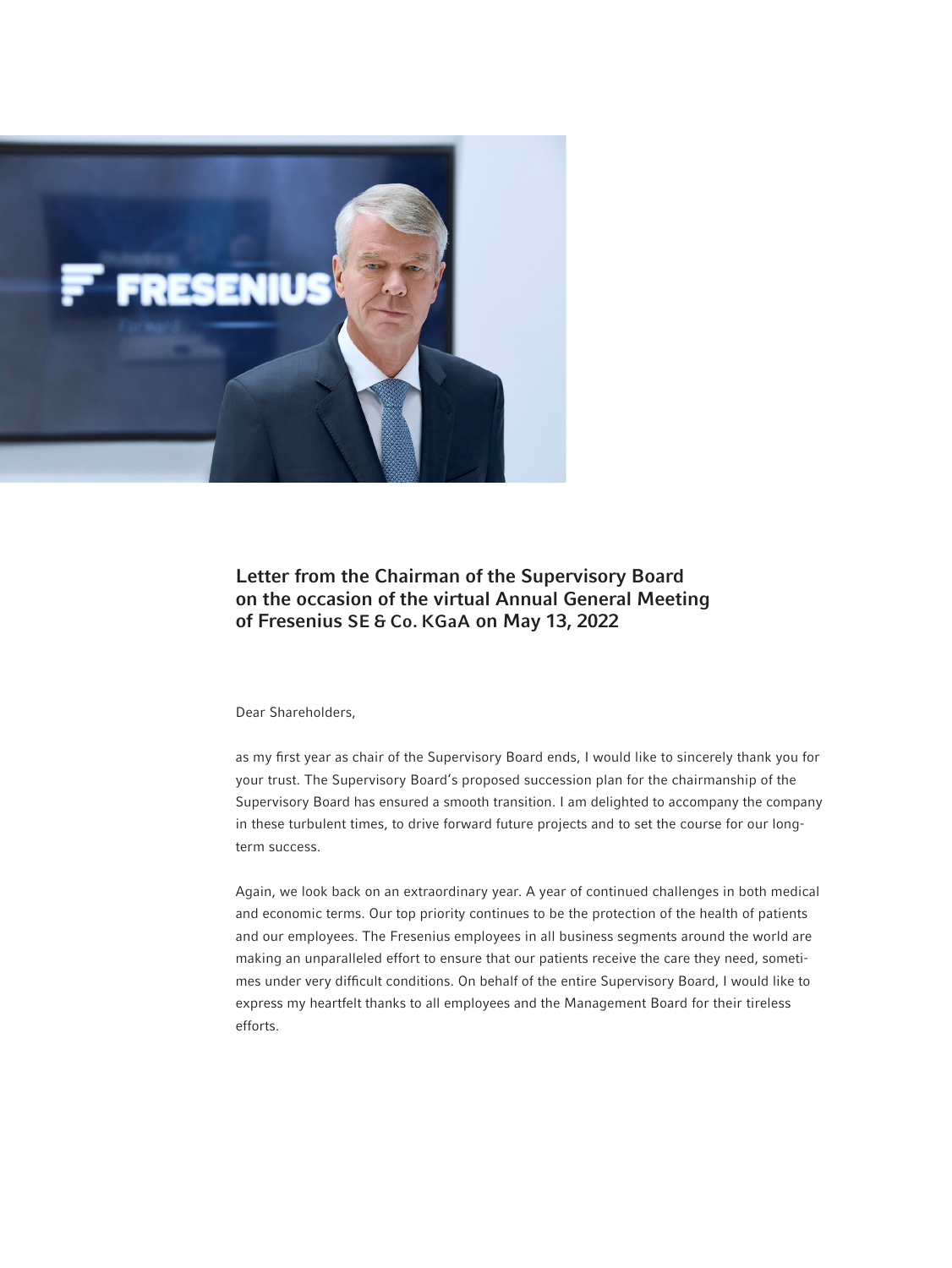Also in Ukraine, where since end of February a cruel war has been raging, our greatest concern and special commitment right now are the protection of our employees in Ukraine and caring for our patients, who remain in urgent need of our medical assistance. Our responsibility as a healthcare company also includes not abandoning our patients in Russia but continuing to provide them with medical care. I can assure you that there is no financial incentive for us. We are not making any money there and will not in the foreseeable future. I wish with all my heart that the violence ends, and that peace is restored in this region.

## VIRTUAL ANNUAL GENERAL MEETING

Unfortunately, to protect you as well as our employees, we will once again only be able to hold a virtual Annual General Meeting this year. As a healthcare company and in light of the unstable pandemic situation, we feel that we have a special obligation to be very cautious. As in 2021, however, we are offering you the opportunity to submit video statements via the shareholder portal. Furthermore, we will publish the speech of CEO Stephan Sturm around a week before the Annual General Meeting so that you can refer to it with your questions.

At this Annual General Meeting, we have a long list of matters to submit for your approval. Most of them are housekeeping items. For the first time we will ask you to vote on the compenation report for the past year. We are also proposing two new shareholder representatives to be elected on the Supervisory Board to represent your interests in supervising and advising the Company. Comprehensive information on these items is already available in the Annual Report and the invitation to the Annual General Meeting, which was published on March 30, 2022, in the German Federal Gazette (Bundesanzeiger).

In the following, we would like to provide you with further information to explain the rationale behind our entrepreneurial decisions and hope that they will find your support.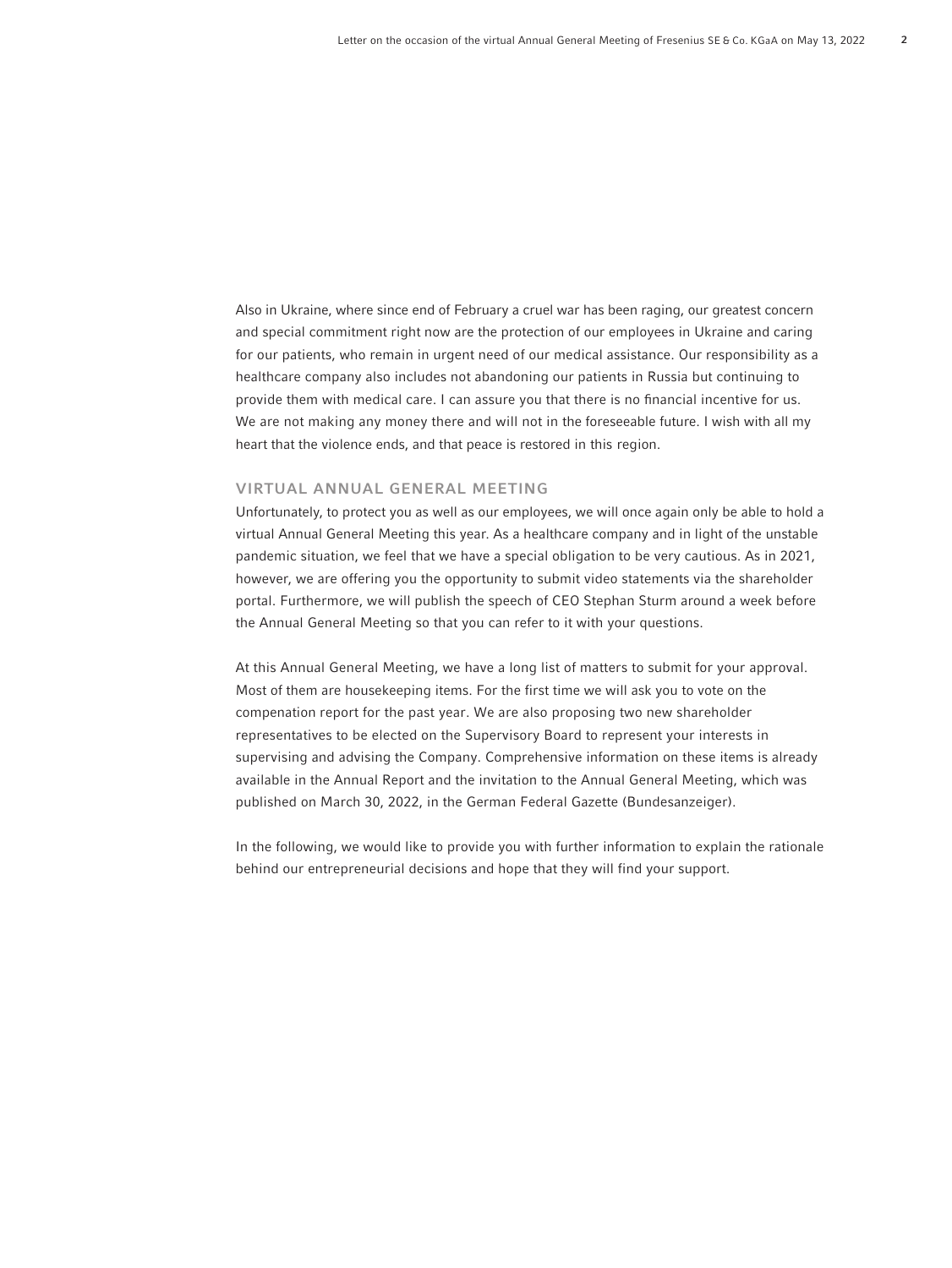# SUPERVISORY BOARD ELECTION, CHANGE IN THE AUDIT COMMITTEE

Based on the recommendation of the Nomination Committee, the Supervisory Board proposes that Susanne Zeidler and Dr. Christoph Zindel be elected as new shareholder representatives on the Supervisory Board.

In last year's letter, I told you that Susanne Zeidler was the designated successor to Klaus-Peter Müller chair of the Company's Audit Committee. As Hauke Stars resigned from the Supervisory Board to take on her new Management role, we were very pleased that Susanne Zeidler was available to join the Board earlier and was mandated by court order on March 6, 2022. Susanne Zeidler has already served on the the Supervisory Board of the General Partner Fresenius Management SE over the course of 2021 and attended the meetings of the Audit Committee as a guest.

Dr. Christoph Zindel has a background in medicine, extensive international experience and comprehensive knowledge of the healthcare industry. This makes him an outstanding addition to our Board.

The current composition of the Supervisory Board is in line with the resolved profile of competence. The stated objectives continue to be met, the share of women on the Supervisory Board remains at 42%. In the opinion of the Supervisory Board, all of its new and proposed members are independent.

#### COMPENSATION REPORT

At last year's Annual General Meeting of Fresenius SE & Co. KGaA our shareholders approved the new Compensation System 2021+ for the the members of the General Partner's Management Board with an approval rate of 92.2%. The new system has been effective since January 1, 2021.

The compensation report was audited by the auditor both in terms of its content and whether the legally required disclosures were made. This audited compensation report is to be submitted to the Annual General Meeting for approval. The compensation report for fiscal year 2021,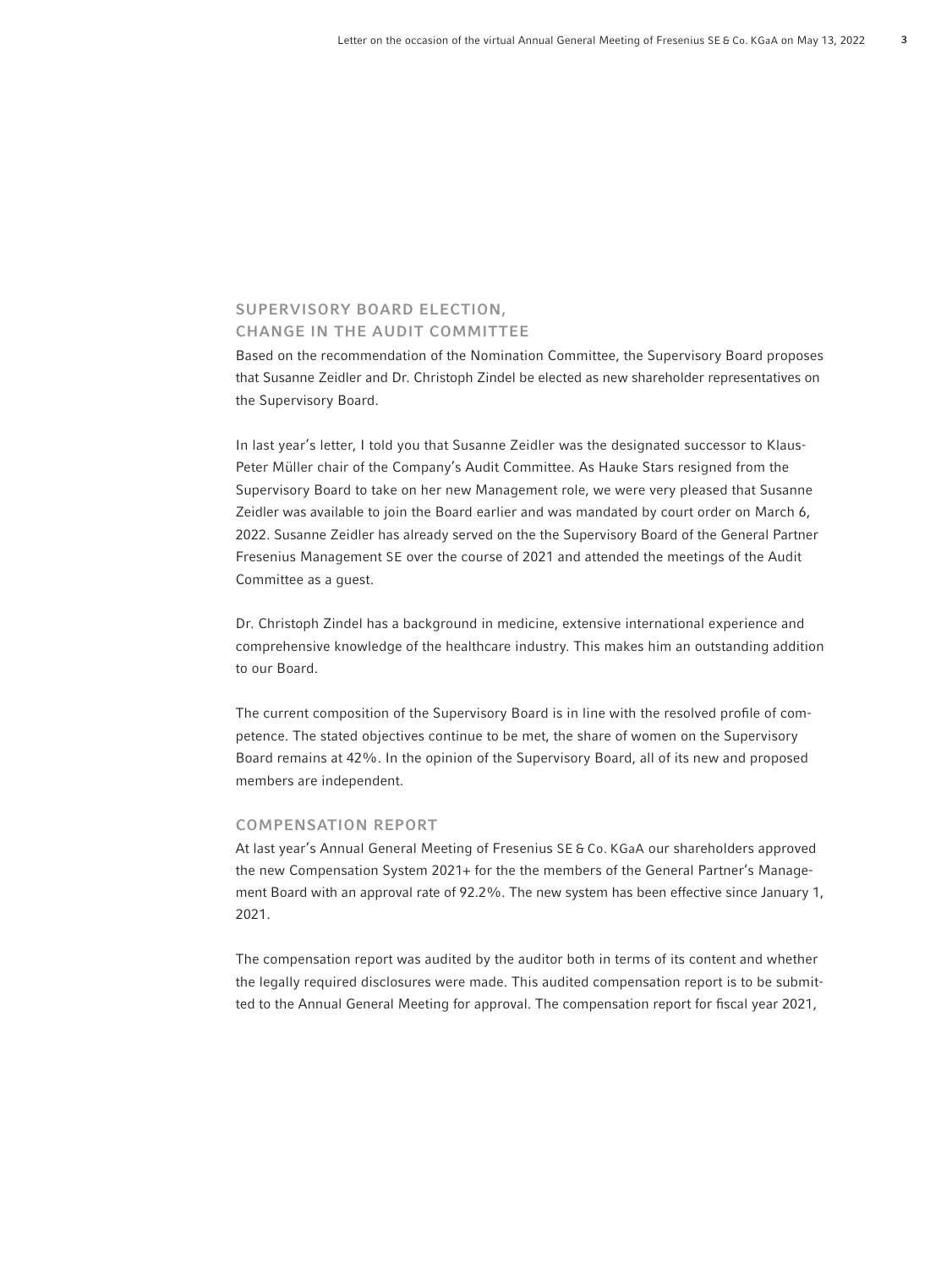including the auditor's report, is part of the notice convening the Annual General Meeting and is also available on the Company's website. Our recommendation is to approve the compensation report for the fiscal year 2021.

#### SUSTAINABILITY

The fact that we take sustainability very seriously is reflected in the ESG component of the proposed compensation system for members of the Management Board. Currently, 15% of the annual bonus is linked to the achievement of these targets. In 2021, the members of the Management Board achieved their targets by identifying and implementing sustainability KPIs for the future inclusion in their compensation. They come from the focus topics that are essential for Fresenius: Medical Quality, Employees, Innovation, Compliance and Environment. In 2022, the reporting for these KPIs will be further improved as part of the Management Board's targets. In a next step, we plan to add sustainability criteria to the long-term variable compen-sation component as well. This adjustment is expected to be proposed for approval at the 2023 Annual General Meeting.

In February of this year, Fresenius also set itself a climate target. The Company aims to be climate neutral by 2040. By 2030, Fresenius aims to reduce Scope 1 and Scope 2 emissions by 50% in absolute terms compared to 2020. Furthermore, the Company will assess the impact of Scope 3 emissions in order to be able to include them in its targets in the future.

The Supervisory Board will continue to closely follow and monitor developments in the area of sustainability and receive regular updates on planned initiatives and targets.

### COVID-19, DIVIDEND

The Supervisory Board of Fresenius Management SE has discussed the adequacy of the compensation of the Management Board in detail in these challenging times. So far, the Management Board has steered Fresenius well and safely through the pandemic. Sales even increased further and earnings have been stable at a high level. We were able to avoid COVID-19 related layoffs and short-time work as far as possible.